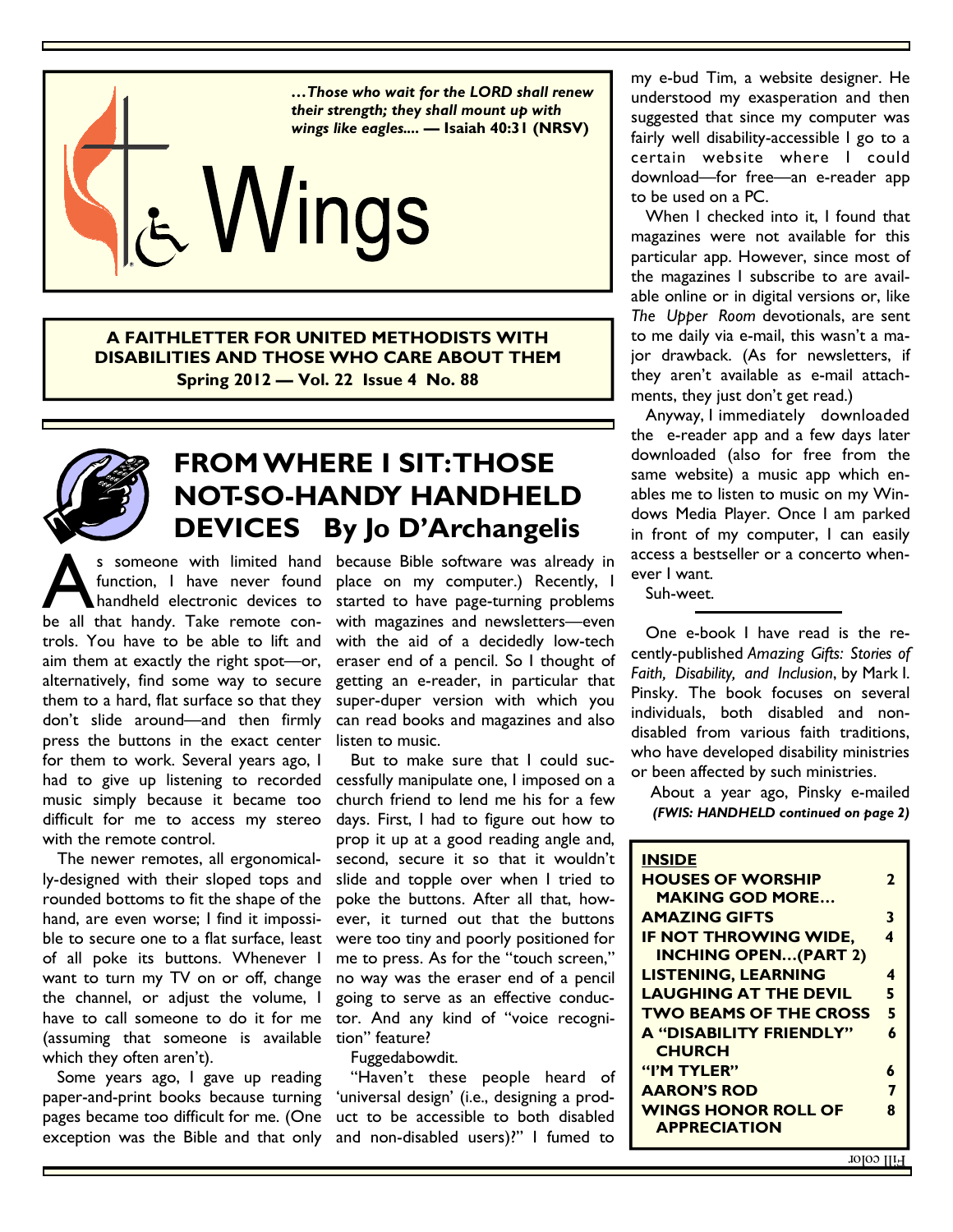

me asking if I would like to be included in a new book he

was putting together on faith and disability (it seems that Ginny Thornburgh had sent him the *Wings* in which I had related my woeful tale of "Communion gone awry"). Seeing the published product a year later, I'm glad I said "yes." *Amazing Gifts* is a very wellwritten and comprehensive look at disability ministry. And I don't say this just because I—along with Richard Daggett, member of Downey, Calif., UMC—are featured in Chapter 43!

*(To the right is an article by Mark Pinsky reprinted from the Wall Street Journal and on page 3 more information about Amazing Gifts and its author.)* 



# *(FWIS: HANDHELD continued from page 1)* **HOUSES OF WORSHIP MAKING GOD MORE ACCESSIBLE By Mark I. Pinsky**

The television commercials were<br>
disturbing: Traditional-looking<br>
churches barring or physically<br>
ejecting racial and ethnic minorities, gay disturbing: Traditional-looking churches barring or physically couples, and people with disabilities. One tag line was "Jesus didn't turn people away. Neither do we." The national campaign, which aired several years ago, was sponsored by the liberal United Church of Christ. "We included people with physical disabilities in these commercials in a wheelchair or with a walker as an extension of the call and hope that churches would be intention-



**A** non-official quarterly newsletter for United Methodists with disabling conditions and all others interested in the issues of disability, accessibility, and the church

### **FOUNDER/EDITOR COMPUTER LAYOUT/GRAPHIC DESIGN**  Jo D'Archangelis

**CONTACT** Send all correspondence—including feedback, original writings, items from other sources, and changes of address—to Jo D'Archangelis, Editor; mailing address: 592 Ammunition Road, Apt. 1, Fallbrook, CA 92028-3191; phone/fax: 760-723-2668 (please call before faxing); e-mail: jdarchangelis@roadrunner.com.

**E-WINGS** Two electronic versions of *Wings* are available: 1. A full newsletterformatted version with color graphics in PDF format, and 2. A partially-formatted text-only version without graphics in Microsoft Word Document format (screen readers seem to work best with the Word Document version). Attached files in PDF format can be opened with Adobe 6.0 or higher software which is easily downloaded from Adobe.com at no charge.

**WINGS ON THE WEB** Selected back issues of *Wings* in PDF format and Word Document format plus information about the newsletter and its founder/editor may be found at the United Methodist Association Of Ministers With Disabilities (UMAMD) website, www.umdisabledministers.org. Click on the *Wings* banner near the bottom of the home page.

**DONATIONS** *Wings* is an all-volunteer undertaking, but financial assistance is needed for printing and mailing costs as well as for the purchase and maintenance of the computer equipment used by the editor. Most of our funding comes from reader donations. There are no subscription fees. If you think *Wings* is worth it, please make out a check or money order payable to "Fallbrook United Methodist Church" (or "FUMC"), mark it "Wings," and mail it to Fallbrook United Methodist Church; church address: 1844 Winterhaven Road, Fallbrook, CA 92028; phone: 760-728-1472; fax: 760-728-7433; e-mail: FUMC1887@sbcglobal.net.

| <b>Basic Angel</b>   | $$5-514$      | <b>Major Angel</b> | $$15-524$ |
|----------------------|---------------|--------------------|-----------|
| <b>Super Angel</b>   | $$25-$49$     | Mega Angel         | \$50-\$99 |
| <b>Awesome Angel</b> | \$100 or more |                    |           |

### ally inclusive of 'all the people,'" said the Rev. Gregg Brekke, a spokesman for the denomination.

 Instead, the imagery provoked grumbling from some denominations because of its implied critique of other church traditions. But at least when it came to the physically handicapped, the criticism had more than a grain of truth. Churches, synagogues, mosques and temples are places where people with disabilities might not expect to feel excluded, isolated or patronized. Yet that has often been the norm.

 For years congregations have effectively excluded the disabled from worship by steps, narrow doorways, and straitened attitudes, or segregated them in "special" services. Houses of worship (except those with more than 15 employees) were excluded from the 1992 Americans with Disabilities Act, which, among other things, bars discrimination against people with physical or intellectual disabilities, including access and architectural barriers, in public accommodations and transportation.

 Most faiths' scriptures mandate corrective steps, and pragmatism may soon require them. The U.S. Census in 2000 counted 54 million disabled individuals, one in six Americans, and that number is probably growing. Wounded Iraq and Afghanistan war veterans are swelling this population. Thanks to neonatal care and technology advances, at-risk infants with severe disabilities now survive into adulthood. Most significantly, the boomer generation is aging and getting ill. Many of them may develop disabilities but still want to pray at houses of worship.

 There are challenges to accessibility and inclusion, even for people with the best intentions. The elderly and people with disabilities provide uncomfortable *(HOUSES continued on page 3)*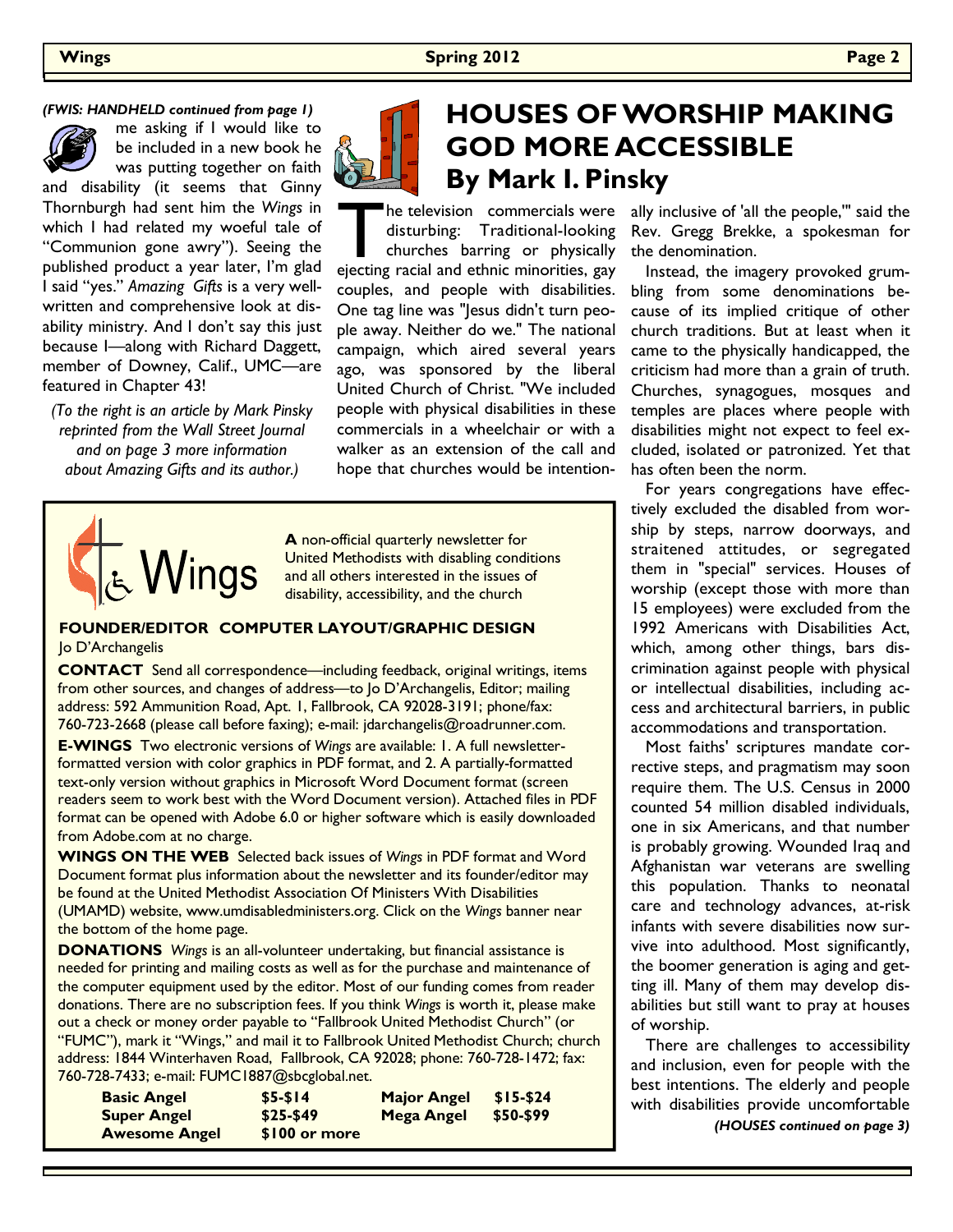reminders of life's fragility and of death. Those with mental disabilities can distract during solemn moments. Religious people generally want to be sincere, welcoming and open, but, like everyone else, they often lack the experience to respond the right way.

 And, to be sure, money is an issue, especially for smaller, cash-strapped congregations. "When it comes to spending for architectural accessibility, there is sometimes reluctance on the part of finance committees," said Rabbi Lynne F. Landsberg, senior adviser on disability issues at the Washingtonbased Religious Action Center, the social-justice organization of Reform Judaism.

 In addition to shouldering the burdens of poverty if they are no longer able to work, and the high cost of medication, treatment and rehabilitation, would-be worshippers "may feel socially stigmatized by their inability to provide financial support for their congregations," according to the rabbi, who suffered traumatic brain injury in a car crash. As a result of their shame, they may not come to services even when they are accessible.

 But there are also some potential benefits for congregations that are willing to make the investment in architecture and attitude in order to become more welcoming. Mainline congregations with declining memberships, for example, would have much to gain. More families with a disabled member would attend religious services, experts say, if congregations would make efforts to open their buildings and programs. Older people tend to attend services in greater numbers than the young.

 The good news is that some churches, synagogues, mosques and temples are already getting ready for the coming influx of the disabled, tapping technology and simple thoughtfulness to reach out in creative ways to this faith-hungry community:

At Blessed Sacrament Catholic

*(HOUSES continued from page 2)* Church in Norfolk, Va., priest Joe Metzger instructs an 11-year-old autistic girl in an empty sanctuary, while wearing vestments, so she'll feel at ease making her First Communion.

> At Bet Shalom Congregation in Minnetonka, Minn., no sanctuary steps lead to the pulpit; congregants approach it using a long ramp, symbolizing that all people come to the Torah equally.

> At St. John's Episcopal Church, in Charlotte, N.C., and St. Paul's Evangelical Lutheran Church in Exton, Pa., adult members with Down Syndrome serve as altar servers, "greeters" and Sunday morning ushers.

> As these examples suggest, it takes more than just automatic door openers, large-print Bibles, and improved signage to make a congregation disability-friendly. In recent years, sometimes under pressure, numerous Christian and Jewish denominations have also established national outreach networks to make their congregations accessible.

Through groups like Joni Eareckson's Joni and Friends Disability Center, evangelical megachurches have become increasingly involved in this effort.

 "Of all the barriers to full participation and inclusion, the barrier of unexamined attitudes is the most difficult to address," said Ginny Thornburgh, director of the American Association of People with Disabilities' Interfaith Initiative. Its goal, she says, is "to bring the powerful and prophetic voice of the faith community to the 21st-century disability agenda," and to involve all religious communities. "There are no barriers to God's love," Ms. Thornburgh says. "There should be no barriers in God's house."

> **Adapted from the** *Wall Street Journal* **website (originally published September 9, 2010). This article in greatly expanded form also serves as the Introduction to Pinsky's new book,** *Amazing Gifts* **(see below).**

## A **MAZING GIFTS: STORIES OF FAITH, DISABILITY, AND INCLUSION By Mark I. Pinsky, Foreword By Ginny Thornburgh (Alban Institute: Feb. 2012)**

 In *Amazing Gifts* Pinsky tells sixty-four stories about the way faith communities welcome and affirm people with disabilities in worship, ministry, fellowship, and leadership. Churches, synagogues, temples, mosques, and other congregations do this not only because it is the right thing to do but because they are made better by the gifts of all people.

 Mark I. Pinsky is the author of several popular, critically acclaimed books, including *The Gospel According To The Simpsons* and *A Jew Among The Evangelicals*, and he was religion reporter for the *Orlando Sentinel* from 1995 to 2008. Columns by Pinsky on faith, disability, and inclusion have been featured in *The Wall Street Journal* and *USA Today*, and he was the subject of a feature article in the *Harvard Divinity Bulletin* (Summer/Autumn 2011).

 Ginny Thornburgh is the director of the Interfaith Initiative at the American Association of People with Disabilities. She and her husband, former U.S. Attorney General Dick Thornburgh, are leading advocates for people with disabilities.

*Amazing Gifts* is available at alban.org and amazon.com or your favorite bookstore. To order from Alban call 800-486-1318 ext. 244; fax 866-448- 4391; or mail The Alban Institute, P.O. Box 933433, Atlanta, GA 31193. The 6"x9" paperback edition (231 pp.) is \$18.00 (handling and delivery charges may be added to orders). Kindle, Nook, and iBooks editions are also available (Kindle \$9.99). ISBN: 978-1-56699-421-7 AL421.

**Adapted and abridged from publisher's flyer.**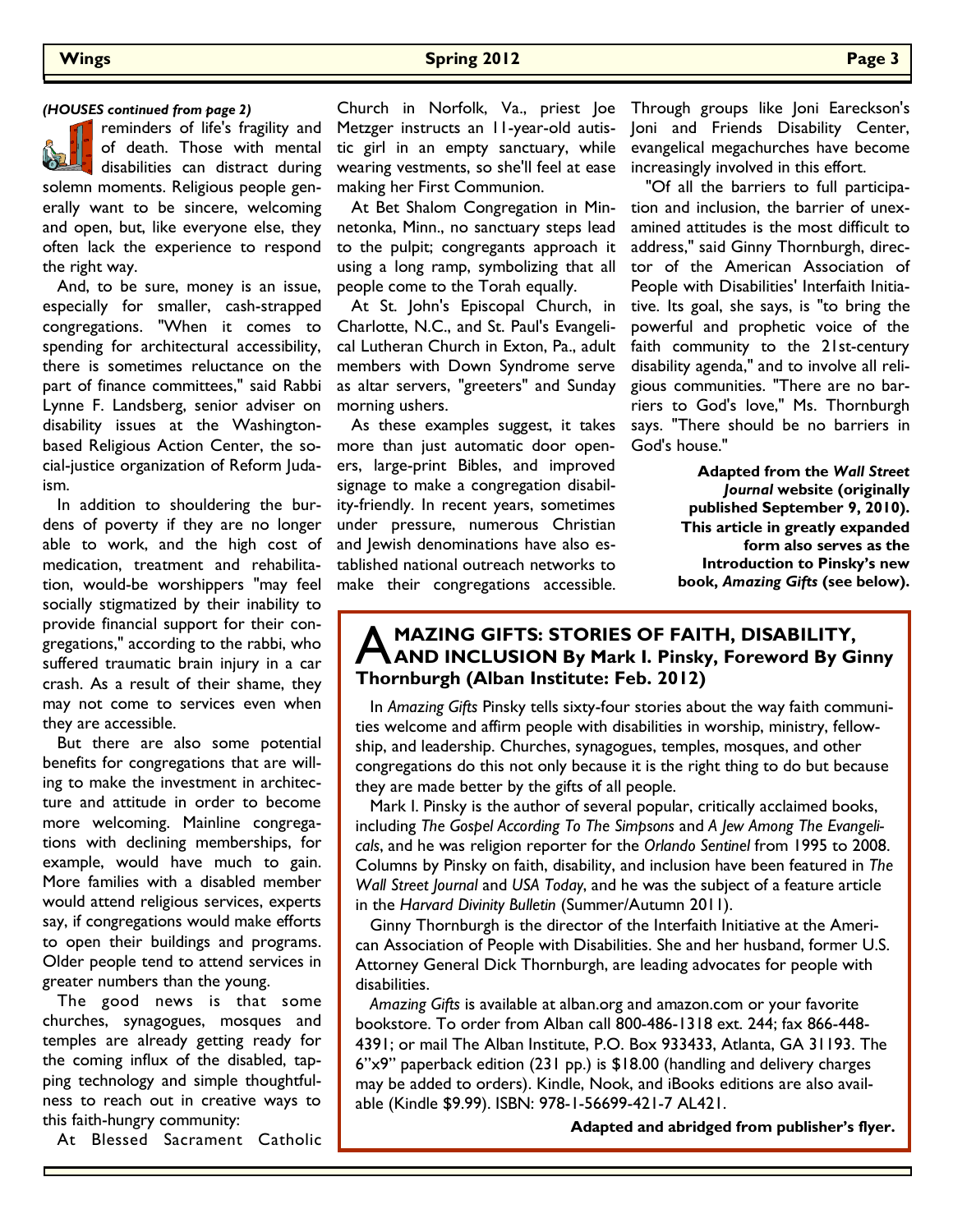

**(The following is the second part of a two-part series on theological seminaries and disability access. Part 1 appeared in the Winter 2012 issue.)** 

The unevenness of school policies<br>
can be bewildering to prospec-<br>
tive students, as is illustrated by<br>
the experience of a student with a can be bewildering to prospective students, as is illustrated by hearing impairment who applied to and was accepted by four seminaries. Three indicated they couldn't pay for a signer. The fourth, and the school where he now studies, promised to provide him what he needed. he unevenness of school policies with a candidate's ability to perform the

 Denominations, of course, have their own standards that differ from those of seminaries; completion of seminary is only one part of the process. A call to the ministry carries weight, but most congregations are chiefly concerned

tasks of a pastor. "Most denominations have no prohibitions," notes Robert Anderson, [president of the Center for Religion and Disability in Birmingham, Alabama], "but congregations want to see a leader who represents what the religion embodies as ideal. If a person is disabled, they wonder, 'Could that person help in time of need? Make hospital visits, and so on?'"

 To Mary Bodily, age 62, the problem is real. She graduated from San Francisco Theological Seminary, having used a wheelchair as a result of polio, and has sought ordination as a Presbyterian

### **LISTENING, LEARNING By Roberta Porter**

*As each has received a gift, employ it for one another, as good stewards of God's varied grace. —* 1 Peter 4:10 (RSV)

**O**ften I look around And compare myself To others; I see myself lacking, Ordinary.

**B**ut as I turn to Scripture, I hear good news! In God's creative plan, Grace is varied, And each is gifted For service.

**A**s I lean toward God And listen In prayer's process, I am aware That ordinary Can be transformed As it is given to God And given away.

**P**raise God For varied grace!

**From** *Alive Now* **(March/April 1997). Porter lives on the Oregon Coast with her husband, Jim,**  minister. For years, she had been a contract specialist for the National Air and Space Administration and had raised two sons. She speaks glowingly of the seminary. "They courted me," she said, "They sought me out, coaxed me until I completed the application, and gave me a scholarship I hadn't even asked for."

 The stumbling block came after graduation when she tried to be certified as the prelude to ordination. It hasn't happened, for reasons she believes relate to her disability. "Everything is great until they see me," she said. "It's the story of my life. I can do the job. I just want to be interviewed." Of those with disabilities who do get ordained, she said, "Most don't use chairs. They have learning disabilities, low vision, or other things that are not so obvious."

 If church and seminary dilemmas on disability are to be resolved, seminary educators say, a transforming theology of disability is needed to light the path. Several books by scholars have already pointed the way by highlighting some central questions. To Kathy Black of Claremont (California) School of Theology and author of one of those books, *A Healing Homiletic*, the stigma of disability has been borne by Christianity.

 The Old Testament's onus on temple officiating by persons with disabilities (Leviticus) melds with various New Testament misunderstandings of healing and disability to leave a negative image on contemporary thinking. The residue of this tradition is to associate disability either with sin or as a "special blessing" singled out for punishment or chosen to suffer for a higher good. Is disability itself acceptable as a mark of personal creation or happenstance, one that should be embraced rather than submitted to a miracle worker?

 "Deafness—is it a problem or not?" asked Dr. Deborah Creamer of Iliff Theological Seminary (Denver, Colorado) whose doctoral dissertation was titled, "The Withered Hand of God." Creamer has taught a course in disabil- *(THROWING continued on page 5)*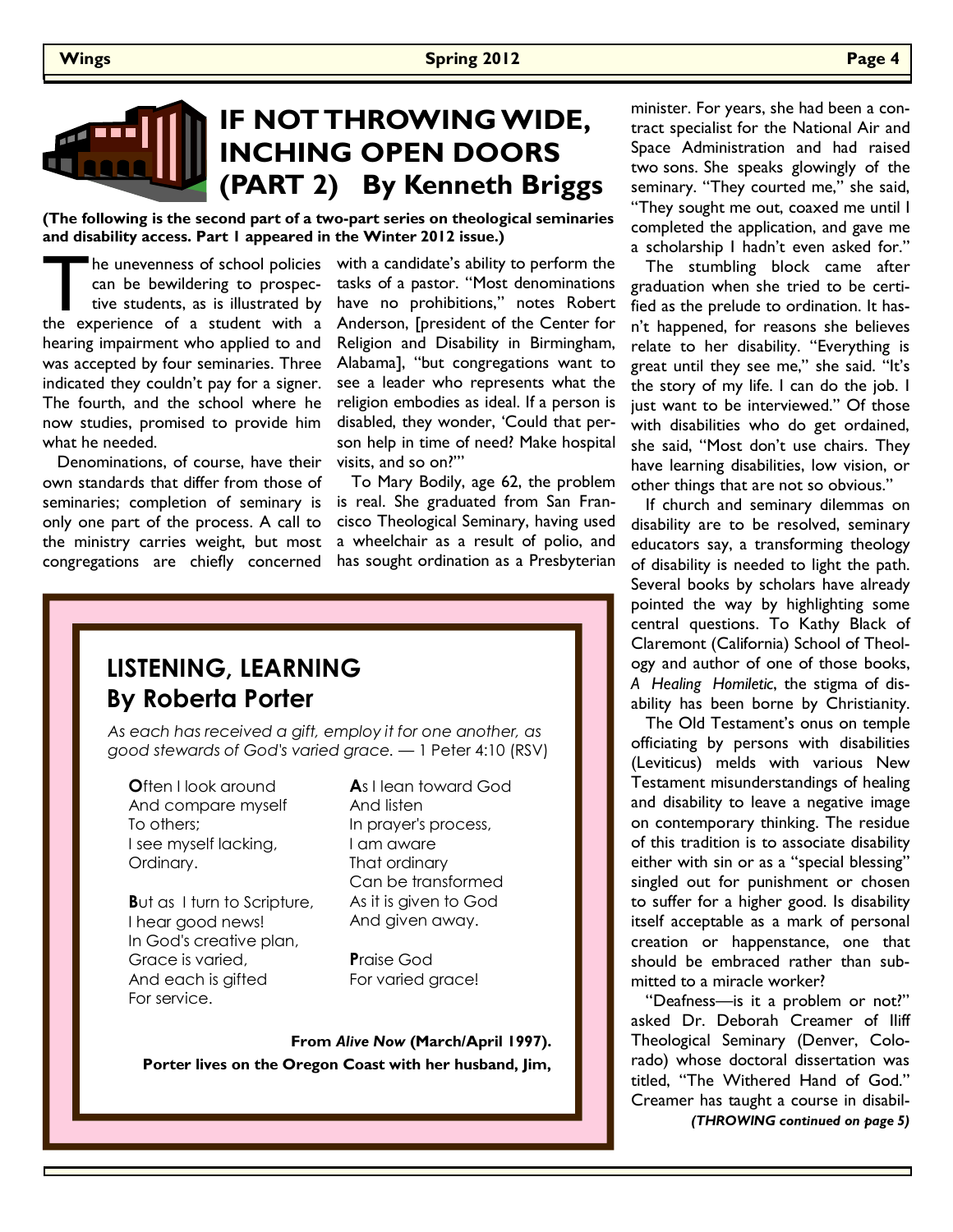### *(THROWING continued from page 4)*



ity studies, one of a handful of such classes offered by seminaries across

 Assuming a general climate of hospitality toward such studies, the difficulty of finding a place for it in a crowded curriculum remains. The emergence of a challenging theology of disability may help create space for it next to the pastoral courses on relating to disability and the attitudes that surround it. Other disability advocates promote a more limited objective: making it a component in such courses as Bible, Christian ethics, and church history.

 Seminaries seem receptive, at least in theory. Anderson's center has completed its own survey of theological schools. Though the bulk of its findings has not been released, Anderson underscored two results that may be telling. While 82 percent of seminary respondents said they had never intentionally examined their curricula through the lens of disability, an equivalent 83 percent of the academic leaders saw the need for "greater attention to human experiences of disability in graduate theological education."

 Ginny Thornburgh, [trustee of Princeton Seminary and director of the Interfaith Initiative program of the AAPD], is hopeful that the Christian experience can become enriched by such insight. What it would mean to persons with disabilities and the whole congregation is reflected in a scene she envisions. "A baby is born and the pastor from First Presbyterian Church goes to the hospital. He says to the parents, 'We don't know much about spina bifida—but I can tell you this. We won't leave you. We will journey with you in your ups and downs. This is a wonderful child of God.' That would change everything."

**From** *In Trust***, the magazine of the Association Of Boards In Theological Education (New Year 2005).**



# **LAUGHING AT THE DEVIL By Rev. David R. McMahill**

have lived with aggressive Crohn's<br>disease all of my adult life. Some<br>manage to control it without sur-<br>gery and achieve long periods of remisdisease all of my adult life. Some manage to control it without sursion from active symptoms. Others lose their entire intestinal tract and must receive all fluids and nutrients intravenously.

 To date I have had eleven major surgeries and about a hundred hospitalizations. At age thirty-two I had my first colostomy surgery. I now have an ileostomy which has been revised several times.

 In my twenties, with still much bowel remaining, I enjoyed remission and resumed distance running. Even some years later I could compete in a dozen road races. In between, flare-ups brought me close to death.

 In recent years, because of the loss of most of my intestine, I struggle to avoid dehydration and electrolyte imbalance. Twice, refusing to relinquish the electrolyte drink I must sip regularly, I have been denied admission to public events. One was a baseball game, the other at the 1993 General Synod [of the United Church of Christ].

 Long ago I decided not to hand over to this fierce disease my life, identity, and deep sense of calling to ordained ministry. A defining moment happened shortly after my first colostomy surgery. While registering at a United Ostomy Association meeting, I noticed the pre-registration nametags of "Sue

Smith, ileostomate," "Ray Jones, urostomate," "Nat Doe, colostomate." I crossed out "colostomate" on mine and added in tiny print, "Child of God, son, husband, father, brother, minister."

 Some thought that I was just being cute, but it was then and remains an important issue. Persons with disabilities should not be defined by what does not work. We are people first.

 During a recent sabbatical I started writing a book tentatively titled, *Laughing At The Devil: Resources For Living With Chronic Illness*. I began to think systematically about how, despite its great liability, living with Crohn's has become a gift for ministry and how those same gifts might be discovered by others in unique circumstances.

 We develop these competencies in response to a personal need. Most spiritual resources do not show up ready to use but require considerable shaping and refining. When first emerging, they may collide with something else already in place.

 Part of my ministry is to assist persons in the course of pastoral conversation to find their own way to one or more of the spiritual resources:

 \* Finding voice in the midst of a powerful, sophisticated, medical culture

 \* Discerning how to receive needed help without losing sense of self

\* Listening deeply to others' voices

 \* Praying [boldly] when tending to *(LAUGHING continued on page 6)* 

# **TWO BEAMS OF THE CROSS**

C hrist's appearance in our midst has made it undeniably clear that changing the human heart and changing human society are not separate tasks, but are as interconnected as the two beams of the cross.

**— Henri J. M. Nouwen —**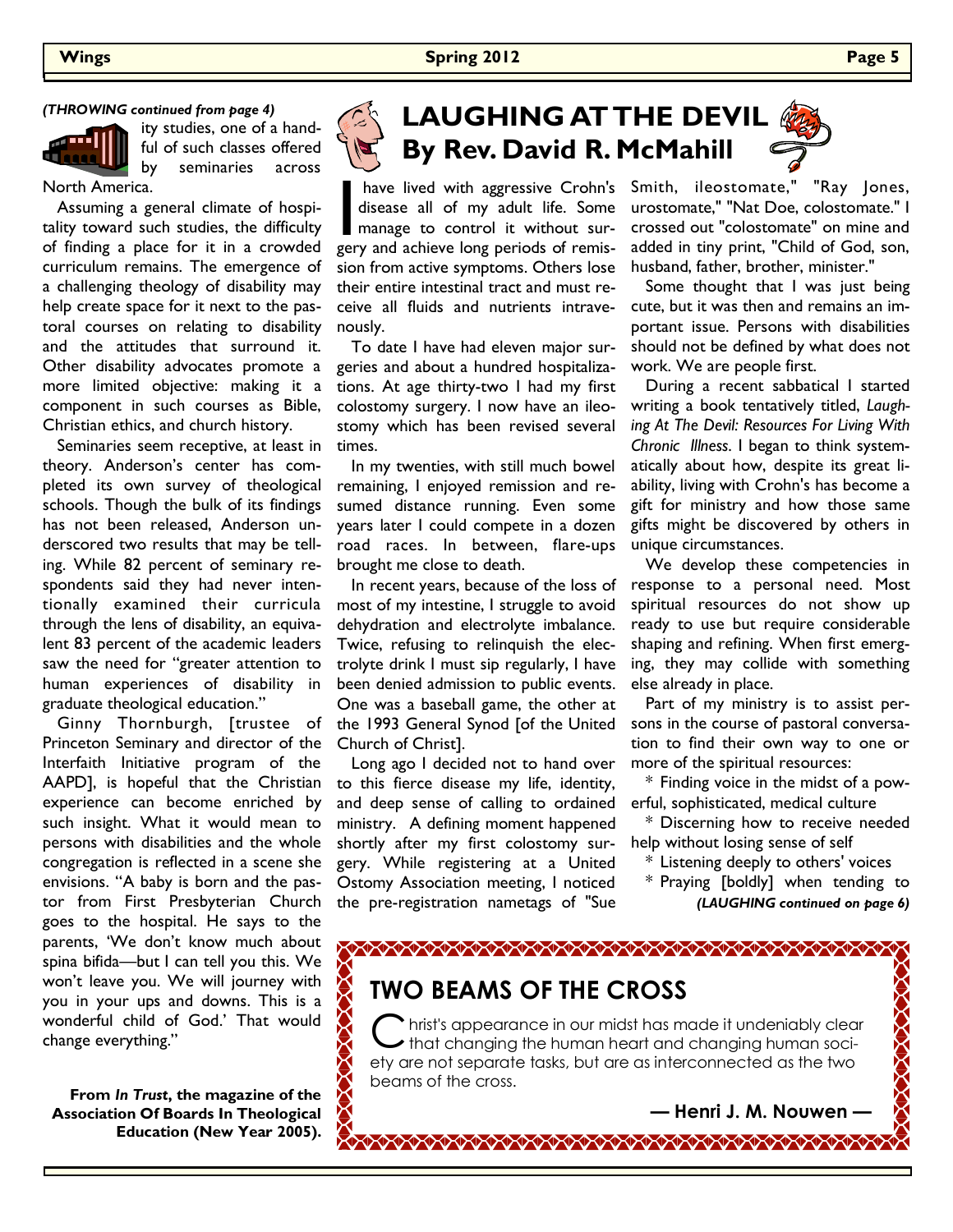pray cautiously \* Laughing at the medium for experiencing God's grace and mercy

 \* Seeing the life that God has put in us when all the world sees is disability

 \* Recognizing signs of grace and mercy around and within us

 …People will ask questions from spiritual struggles that they suspect I also have encountered. The most common, "Don't you ever wonder why God allowed a disease like this that can be so physically painful and debilitating and socially isolating to happen to you?"

 I just do not blame God or connect God with the onset of this crummy disease. What does amaze me is the abundance of God's grace and blessing. Over and over it lifts me out of despair, giving me the capacity to see what a blessing my life is by God's grace and to laugh at the devil.

> **Excerpted from** *That All May Worship and Serve***, the newsletter of the United Church of Christ Disabilities Ministries and Mental Illness Network (Jan./Feb. 2003).**

**McMahill, an ordained minister in the United Church of Christ, served for 25 years in parish ministry. Since 1995 he has been the minister for the Eastern Association, Minnesota Conference UCC.** 



# **"I'M TYLER" By Rev. Dallas (Dee) Brauninger**

perfect back flop knocked the<br>
wind out of Tyler Greene.<br>
"Then," remembers his pastor,<br>
"he let out this jubilant scream." Even wind out of Tyler Greene. "Then," remembers his pastor, though Tyler had already gone horseback riding and water rafting, the Rev. Tim Ensworth of First Congregational United Church of Christ in Waterloo, Iowa, assumed Tyler would not jump off the rock into the water below. Wrong. "Cerebral palsy and all, he climbs the back of the rock and takes off," Ensworth recalls.

Surprised? Don't be. This is Tyler.

 This fall, Waterloo School Superintendent R. Jones replaced his opening address to the district's 1,700 employees with a screening of a new DVD produced by one of Waterloo's own. *I'm Tyler: Don't Be Surprised*, a 15-minute disability awareness tool, was created by 16-year-old Tyler Greene as his Eagle Scout project, with the help of his father, Paul.

 "I know the world needs to hear what it says," Tyler says, speaking to Tiffany Clarno, who serves as the UCC Disabilities Ministries representative to the UCC Youth and Young Adult Board. "My dream is to do good things that are right and of value. I want to work on equal rights." He then says.

**A "DISABILITY FRIENDLY" CHURCH By Margo Wells** 

n recent years, First United Methodist Church in San Diego [Calif.] has gone to great lengths to be code-compliant with federal and state laws on accessibility. Several parking lots are designated for those who are elderly and/or disabled. It also offers two elevators, wheelchair ramps, and handrails. Amplified hearing-aids, large-print bulletins, and accessible restrooms are available. Wheelchair cut-outs are offered in the pews, and large TV monitors are mounted in the sanctuary. Communion can be served in the first pew for those who cannot ascend the chancel steps. Trained ushers courteously help those with disabilities. This "Disability Friendly Church" is remarkable considering it is built on a steep hill.

**Wells is a United Methodist living with multiple sclerosis.** 

"I'm not sure where that will take me."

 Church member Dee Vandeventer and her staff at ME&V, an Iowa-based marketing, communications and fundraising company, donated time to assist Tyler with the video project. Tyler's cousin, Max Lind, with the help of a photographer friend, designed the DVD's cover art and a promotional website, www.imtyler.org. "We had an incredible production team," Paul Greene said.

 In the video, viewers are introduced to significant persons in Tyler's life, all who see Tyler for what he can do, not what we can't. They are practicing the "ability awareness" that Tyler teaches. "Through promoting 'ability awareness,'" says Paul Greene, "Tyler is determined to change the disempowering way the world interacts with people with disabilities." The "ability awareness" phrase came to Tyler from a Scout merit badge program called "disability awareness" that his dad teaches. "Except," Tyler explains, "my dad takes out the 'dis-.'"

 David Clark, clerk of the church council at Boston's Old South UCC and a member of the UCC Disabilities Ministries board, describes Tyler's DVD as "an exceptional job for a person in his stage of psycho-emotional development." Clark, who also has severe cerebral palsy, is fully integrated in the world. A web designer and computer troubleshooter since college graduation, Clark was on the original technology team that developed the web accessibility tool, known as "Bobby."

 "I don't want people to be amazed that I get up every morning and have a job," Clark says. "Having a job to me is ordinary. When anything is viewed as extraordinary, expectations are not the same."

 Tyler shares Clark's view, saying that, once people get to know him or once *(TYLER continued on page 7)* 

 $\pm$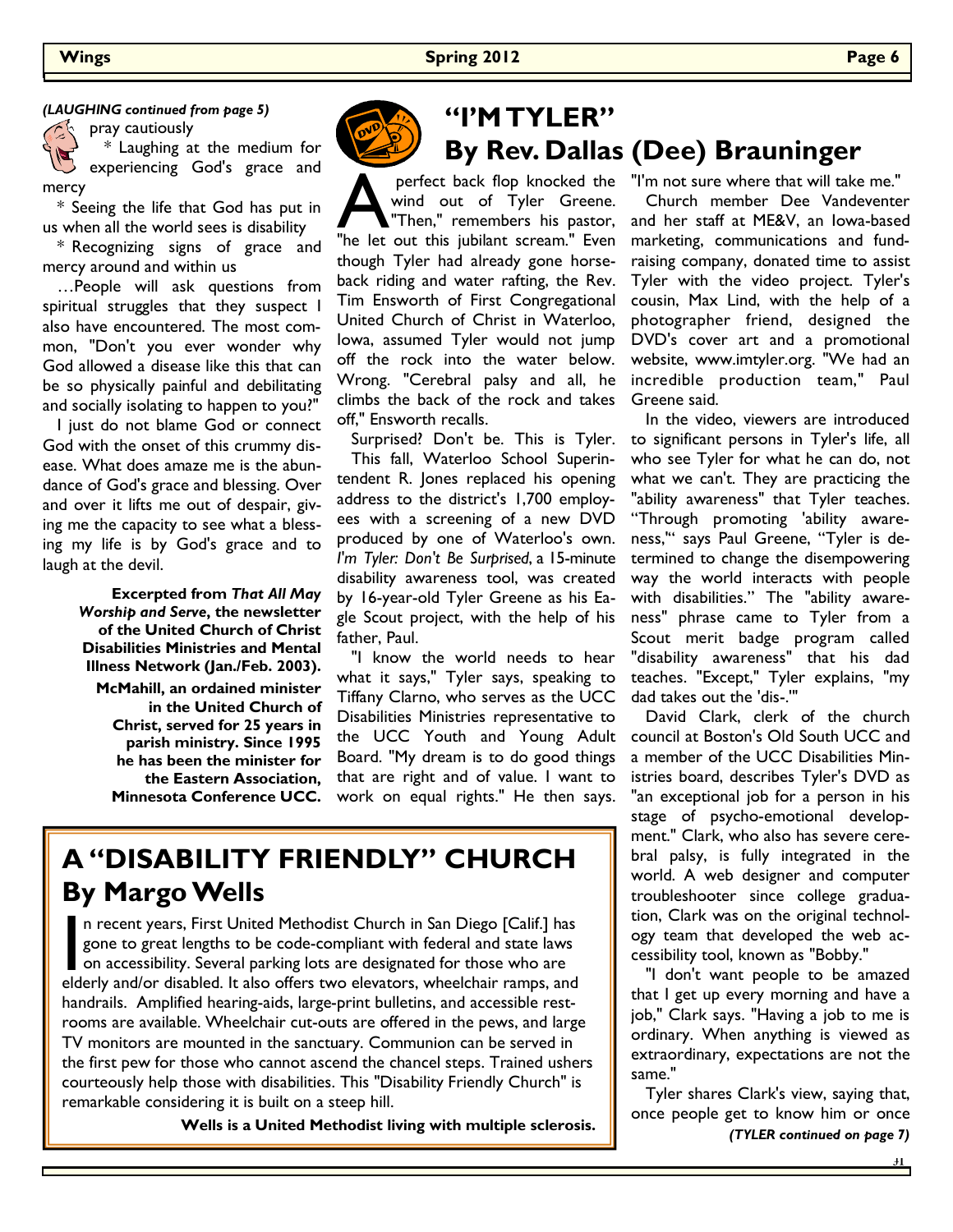

he gets to talking with his friends, any initial preoccupation with his disability

quickly fades away. "It really does not take long," Tyler says. "Like a minute and it is gone."

 The Rev. Jeanne Tyler, co-pastor of Saint Paul UCC in Keokuk, Iowa, who also manages cerebral palsy, has said she views the realities of people with disabilities as being similar to those "living on the margins." "It is being an outsider, someone to fear or humiliate," she said in 2004, speaking at the UCC-related Leaven Center in Troy, Mich. "Humiliation is about disempowering someone."

 That's why Tyler's church, First Congregational UCC in Waterloo, focuses on empowerment. More than 12 years ago, when Ensworth became its pastor, the church's 150-year-old building already had been adapted architecturally for inclusion, including the addition of an all-floors elevator, covered entry way, ramp approach and automatic door.

 Tyler was born in 1990 as the third child of Gina and Paul, and the brother of Lucas and Molly. The family has been deeply connected with their church for five generations.…

 "Everything about Tyler is about perception rather than reality," says Tony Lorsung, Tyler's Boy Scout leader, who has known Tyler since his pre-Cub Scout days. "At first, I felt sorry," Lorsung says. "[But] when Tyler joined Cubs, I realized, why should I feel sorry about him if he does not feel sorry for himself?" Lorsung goes on, "Tyler is an outgoing person about who he is and about his vision of his future. Why should he be separated and not do the things he wants to do? To me, he does not have a disability anymore."

 Tyler, an active teenager who has earned a karate yellow belt with a blue stripe, plays softball and enjoys the internet. But he's also direct. His activism speaks to what many disabilities awareness advocates are saying: "Will

*(TYLER continued from page 6)* you be able to see past my wheelchair and my speech challenges to appreciate my abilities?"

> Tyler's confirmation co-teacher, Hannah Carse, remembers Tyler's frank response when some spoke to him about "a cure." "If I were constantly waiting for a cure," Carse remembers Tyler saying, "I would think that I am not okay or whole now. I don't ever feel like I am waiting to be whole. This is who I am."

> The Rev. Bob Molsberry, pastor of St. Paul UCC in Belleville, III., and vicechair of UCC Disabilities Ministries, acknowledges that disabilities are a part of a person's identity. "Human beings are not perfectible," Molsberry said in a nationally-televised interview that aired in August. "Disability is not the defining

aspect of any life. It is part of our human diversity. What we need is inclusion so everyone can be at the table. Fix the steps, bathrooms, doors whatever needs accommodation."

 Tyler is a national member of the Kids as Self Advocates' speak-out task force. He wants to see young people with disabilities and those with special health-care needs have control over their own lives and futures. "KASA has been a huge factor in my realizing the rights I actually have," Tyler says.

 It was theologian Paul Tillich who once said, "We have learned how hard it is to preserve genuine hope. We know that one has to go ever again through the narrows of a painful and courageous 'in-spite-of.'"...

*(TYLER continued on page 8)* 

If



## **AARON'S ROD By Lori Ciccanti**

 *And it came to pass, that on the morrow Moses went into the tabernacle of witness; and behold, the rod of Aaron for the house of Levi was budded, and brought forth buds, and bloomed blossoms, and yielded almonds. —* Numbers 17:8 (KJV)

W hen I think of Aaron's rod, the first idea that comes to mind is<br>
fruitfulness: using the talents that God has given us for His pur-<br>
pose and glory. The story of Aaron's rod began with a dispute<br>
among the leaders of Is fruitfulness: using the talents that God has given us for His purpose and glory. The story of Aaron's rod began with a dispute sponse to their complaints, God instructed Moses to collect their staffs, each bearing the name of one of the twelve tribes. The next day, Moses found that Aaron's rod had not only budded and blossomed but had produced almonds!

 I read an interesting story in a Bible study guide about a mother who began reading and personalizing Scripture for her two mentally-challenged children. Before she knew it, these Scriptures were already having a tremendous effect in the lives of others. Having a similar experience, I see God's Word making a remarkable difference in the life of my autistic son.

 God appointed each of us with a variety of ministries, according to His will. As the body of Christ, we must be careful, however, to serve Him with humility and to work together, respecting the unique individual gifts of our fellow believers.

 Let us each examine our lives. Are we producing fruit that will bring honor and glory to Christ? Despite our various backgrounds or disadvantages, the budded rod is a symbol of God's power to enable us to bear fruit for Him that will last forever.

**Abridged and adapted from the Presbyterian Church in Canada devotionals website, PCCWeb (daily.presbycan.ca); March 14, 2009. Ciccanti may be e-mailed at DLAlsina@mchsi.com.**